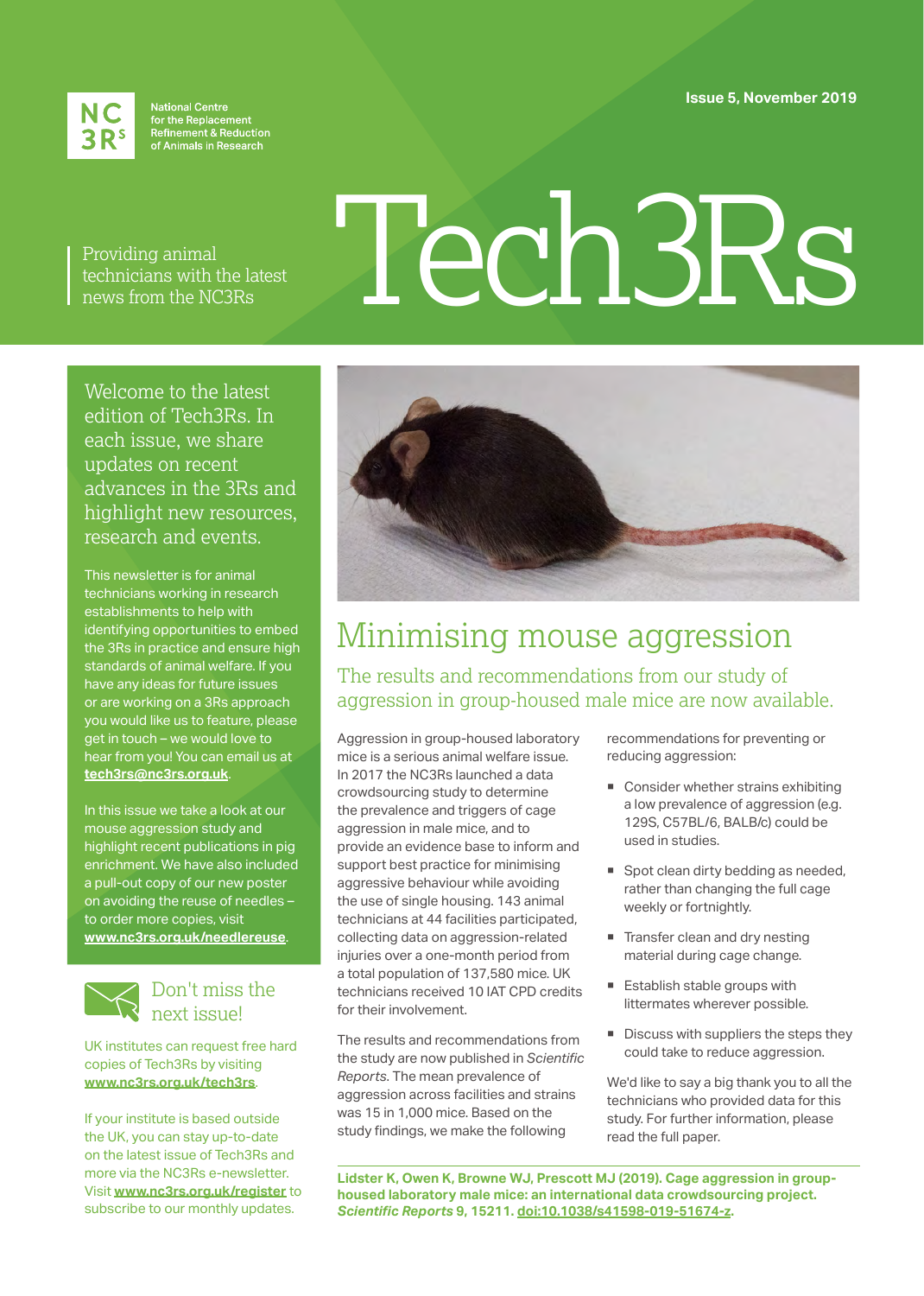## 3Rs champions

We would like to help you share your ideas for putting the 3Rs into practice. In every issue of Tech3Rs we feature animal technicians who are championing the 3Rs at their establishments.

**Emma Filby is Senior and Surgery Technician at the University of Cambridge. Here Emma describes how she has used an automated system to reduce how frequently mouse cage bedding is changed without compromising cleanliness.**

## **What 3Rs idea have you developed?**

Our mouse unit is equipped with a digital rack system from Techniplast, which is fitted with sensors that can collect information on bedding conditions and animal activity from individual cages. We decided to use this system to automatically identify cages requiring a change of bedding, instead of routinely changing all cages at the same time. To do this, we had to "teach" the system what constituted a dirty cage based on parameters like air quality, what proportion of the bedding was wet, and whether the nest was free of faeces.

Switching to this automated system has dramatically decreased the frequency of cage changing without compromising cleanliness. We were surprised to find that cages containing one pair of mice continued to look clean and dry for up to six weeks. Ammonia levels also remained low (0-1 ppm).

## **How did you develop your idea?**

This idea came from the need to decrease animal stress within the unit. Gerdin *et al.* (2012) compared the effect of tail tip blood sampling and cage change on heart rate, a measure of acute stress. Although blood collection involved nicking the tail of the mouse, simple cage change increased heart rate for a longer period, suggesting that it too can be a stressful experience. Allowing the mice to be exposed to olfactory cues by reducing the frequency of cage changing has notably decreased their stress levels. They perform more complex, naturalistic behaviours such as building high-quality nests, which is an indicator of improved welfare. This approach has financial and environmental benefits as well – we've seen a reduction in money spent on consumables and a decrease in waste.

### **What are your future plans?**

The next step is to test the cages for bacterial contamination, in collaboration with Charles River. We plan to take routine bioburden samples to ensure bacterial contamination does not exceed safety levels, even when cages appear clean.

**Gerdin AK** *et al.* **(2012). Experimental and husbandry procedures as potential modifiers of the results of phenotyping tests.** *Physiology and Behaviour* **106- 20(5): 602–611.**

**[doi:10.1016/j.physbeh.2012.03.026.](http://www.doi.org/10.1016/j.physbeh.2012.03.026)**

**Seonagh Henderson is an animal technician and NACWO at the University of Glasgow. Here Seonagh shares a new cage change method developed to help rats settle back into their cage faster after cleaning.**

#### **What 3Rs idea have you developed?**

I've developed a "sifting" cage change method for rats which maintains more of their scent in the cage, whilst allowing the removal of faeces and soiled nesting material. This new method has had a noticeable positive effect on the behaviour of the rats and how quickly they settle into their "clean" cage. The rats are far less jumpy and much calmer, and as a result both staff and researchers feel more confident handling them.

#### **How did you develop your idea?**

After seeing how skittish and stressed the rats in my unit were, I wanted to do something to improve how they interacted with my colleagues and me. Normally when a cage is changed, a small amount of dirty bedding is put into the clean cage to retain olfactory cues for the animals; however, I felt this was not enough. Initially, I trialled a cat litter scoop but this could not remove all the dirt from the cage bedding. I then tried a sieve pan, which allowed me to sift all of the dirty bedding to remove faeces, chewed cardboard and dirty nesting material, without removing bedding impregnated with the rats' scent. This proved much more effective.



Seonagh's sieve pan for improved cage cleaning





### **What are your future plans?**

I recently presented this work at our University's 3Rs symposium, where it was awarded the animal care staff prize. After the meeting, I received a lot of positive feedback from other technicians and research staff. I hope to encourage other units and institutes to try this method. It can be adopted easily, and the cost is minimal. In fact, this new "sifting" method helps to save on consumables and is good for the environment. However, the biggest and most noticeable impact is on the rats themselves. They are so calm and naturally inquisitive, instead of hiding for cover whenever I am in the room.

**Want to be featured in our next issue, or nominate someone else championing the 3Rs at their facility? We would love to hear from you! Tell us all about it by emailing tech3rs@nc3rs.org.uk.**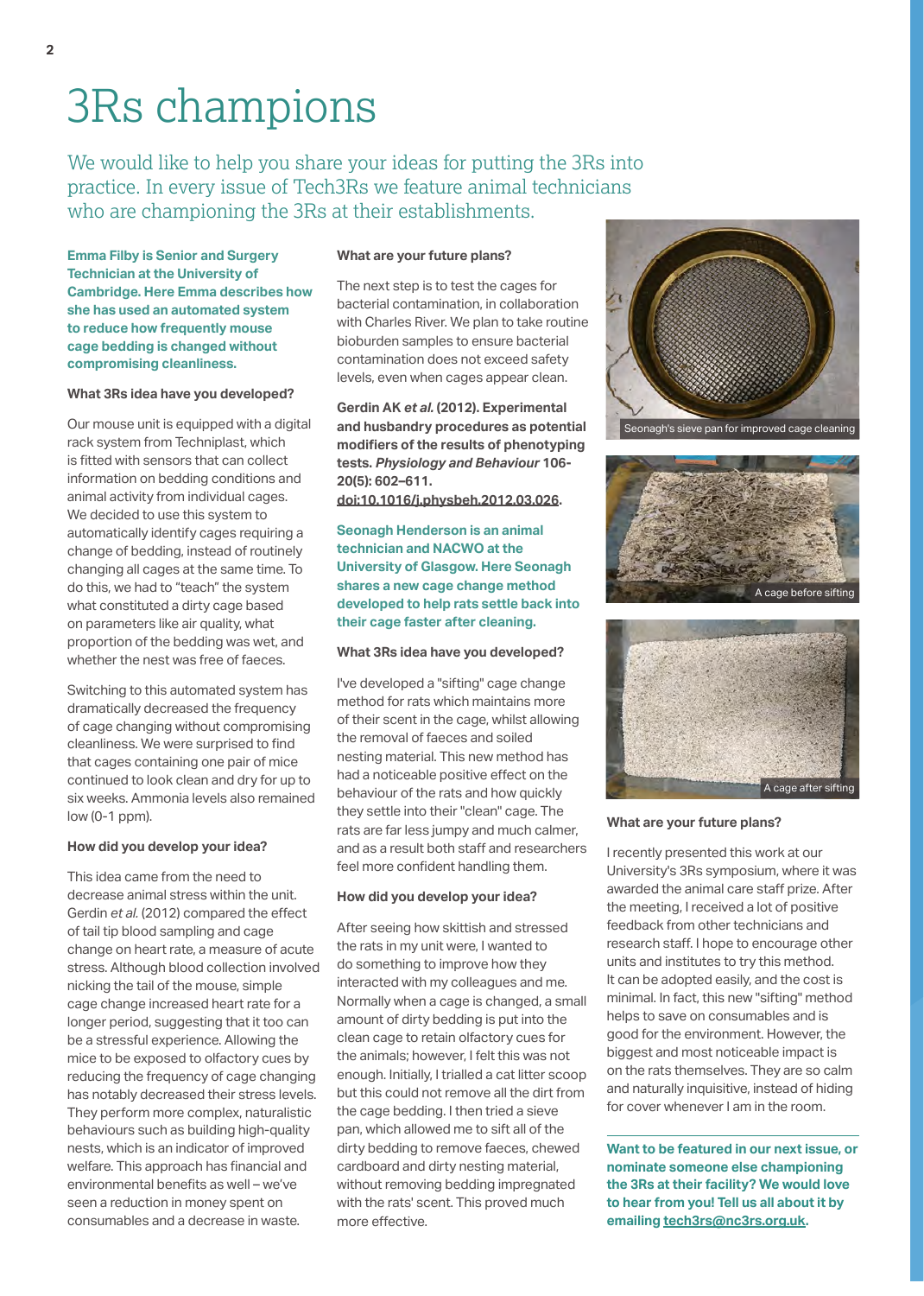## 3Rs papers of interest

## Each issue we feature recent 3Rs publications, providing summaries and links to the full articles for further reading.

This issue we focus on environmental enrichment for pigs – in particular, what type of enrichment pigs prefer, how to keep them engaged for longer, and how to identify a positive response to enrichment objects. The studies used large, farm pigs but the findings are likely to be relevant to laboratory pigs, including minipigs.

**Beaudoin J** *et al.* **(2019). Growing pigs' interest in enrichment objects with different characteristics and cleanliness.** *Animals* **9(3): 85. [doi:10.3390/ani9030085.](http://doi.org/10.3390/ani9030085)**

- Rearing spaces for pigs should include environmental enrichment to allow them to fully express natural behaviours, such as rooting and chewing, and also deter abnormal or injurious behaviours (e.g. tail biting).
- Choosing the most suitable enrichment will satisfy the pigs' needs and interests and keep them engaged for longer.
- This study explored how the characteristics of an object, such as its malleability and cleanliness, may affect its attractiveness to pigs.
- The authors tested how interested pigs were in eight different objects by measuring how often they interacted with them and for how long. The objects included suspended rubber sticks, fixed polyurethane balls, and a dried wooden beam.
- The pigs interacted more with the most chewable objects, specifically the wood and the polyurethane balls, and showed no preference for clean over dirty objects.
- Therefore, destructible and malleable objects seem to provide the best enrichment material for pigs, without requiring regular cleaning and maintenance to retain their interest.





**Blackie N, de Sousa M (2019). The use of garlic oil for olfactory enrichment increases the use of ropes in weaned pigs.** *Animals* **9(4): 148. [doi:10.3390/ani9040148](http://doi.org/10.3390/ani9040148).**

- **Pigs tend to rapidly lose interest in** standard enrichment objects.
- This study looked at the efficacy of an enrichment object with both olfactory and tactile characteristics: a garlic-scented rope.
- The authors investigated whether garlic, with its strong olfactory properties, could delay a pig's loss of interest in a rope and maintain its novelty for longer.
- The authors compared weaner pigs' interactions with a garlic-scented rope *versus* an unscented rope and found that the pigs interacted with the garlic-scented rope for significantly longer periods, demonstrating a strong preference for olfactory enrichment.
- The pigs did eventually start to lose interest in the garlic-scented rope, but re-spraying the rope with garlic oil renewed their level of interaction.
- This work shows how providing a combination of olfactory and tactile enrichments can positively impact pig welfare by encouraging them to interact with standard enrichment objects for longer periods.

OPEN CACCESS

**Marcet-Rius M** *et al.* **(2019) Are tail and ear movements indicators of emotions in tail-docked pigs in response to environmental enrichment?** *Animals* **9(7): 449. [doi: 10.3390/ani9070449.](http://doi.org/10.3390/ani9070449)**

- Currently, assessment of farm animal welfare is mainly based on physical health markers. There are no clear emotional markers that can be used to assess the welfare of farm animals.
- In this study, tail and ear movements of pigs were assessed as potential indicators of positive and negative emotions respectively.
- The frequency and duration of tail and ear movements were recorded for each pig, in the presence and absence of environmental enrichment, such as straw in a rack, wooden logs or metal chains.
- Pigs moved their tails for longer when they interacted with the enrichment.
- When enrichment was not present, ear movement did not increase.
- **Increased tail movement was** therefore found to be a valid and feasible indicator of positive emotions in pigs.
- However, more research is required to identify whether ear movement could be used as an indicator of negative emotions.



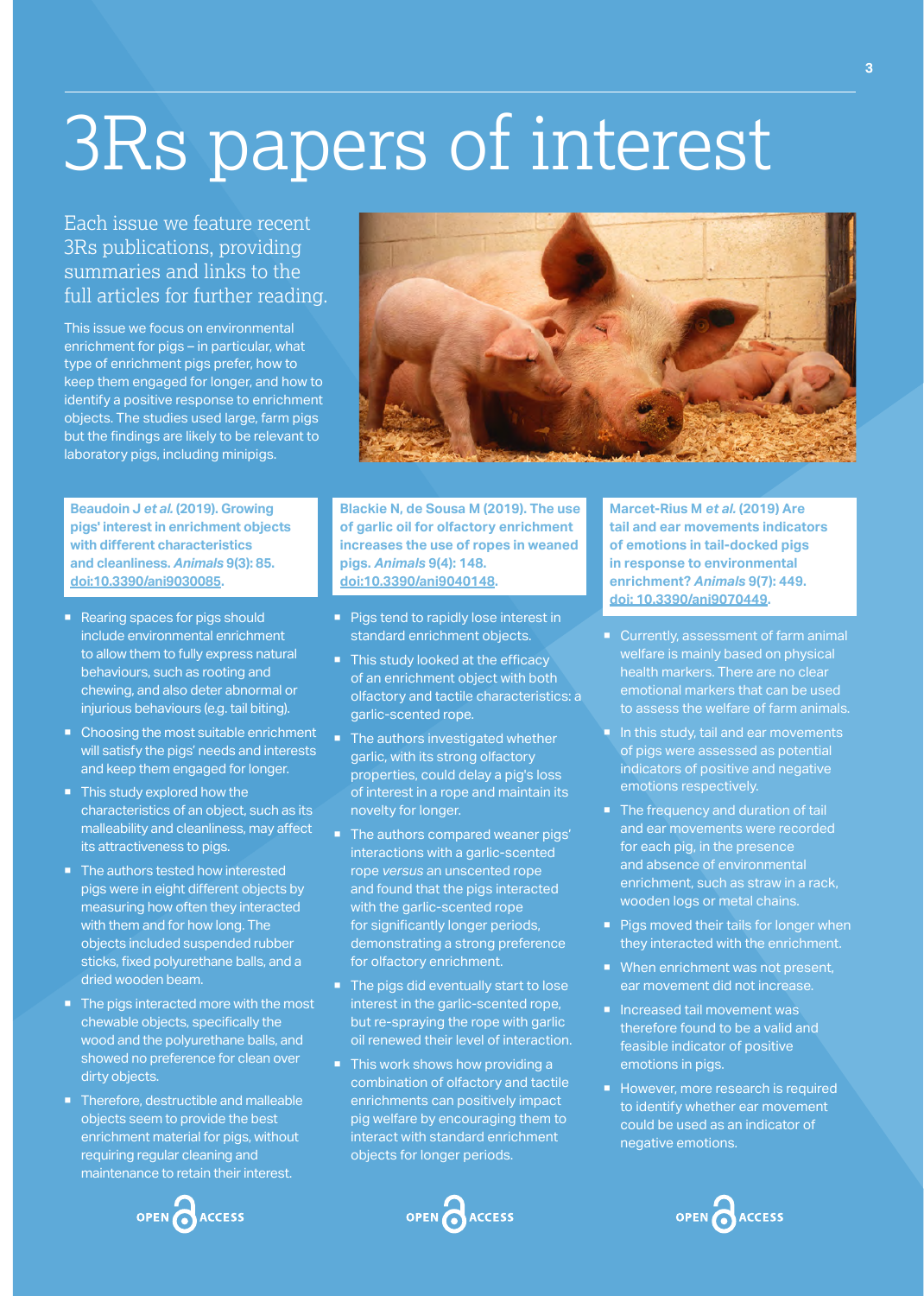**National Centre** for the Replacement **Refinement & Reduction** of Animals in Research

# Why use needles only once?

Single-use needles are designed to be used once. If used again, there is a risk that the needle will dull and cause the animals pain.

You should avoid reusing them and single use should be your standard practice.



## More information on single-use needles: **www.nc3rs.org.uk/needlereuse**

The risks of reusing needles include:

- Causing unnecessary pain and suffering as well as tissue damage.
- **Transferring tissue products between your animals, which could** compromise your science.
- Spreading infection between your animals even low-level infections can have an impact on your animals and therefore your science.

**If there is a justifiable scientific or practical** reason why single needle use is not feasible (e.g. critical shortage of your injectable substance), check your institution's approval policy and consult your ethical committee before proceeding.

## Practical tips:

**If your injectable substance is in limited supply,** low dead-space single-use needles (commonly used in human blood sampling) can be used.



Your local vet can advise on suppliers.

*Examples of commercially available low dead-space single-use needles.* 

*Electron micrograph images of 27G needles (1000x magnification) after injection into mice demonstrating the potential for dulling of the needle and contamination when reused.*

Source: AstraZeneca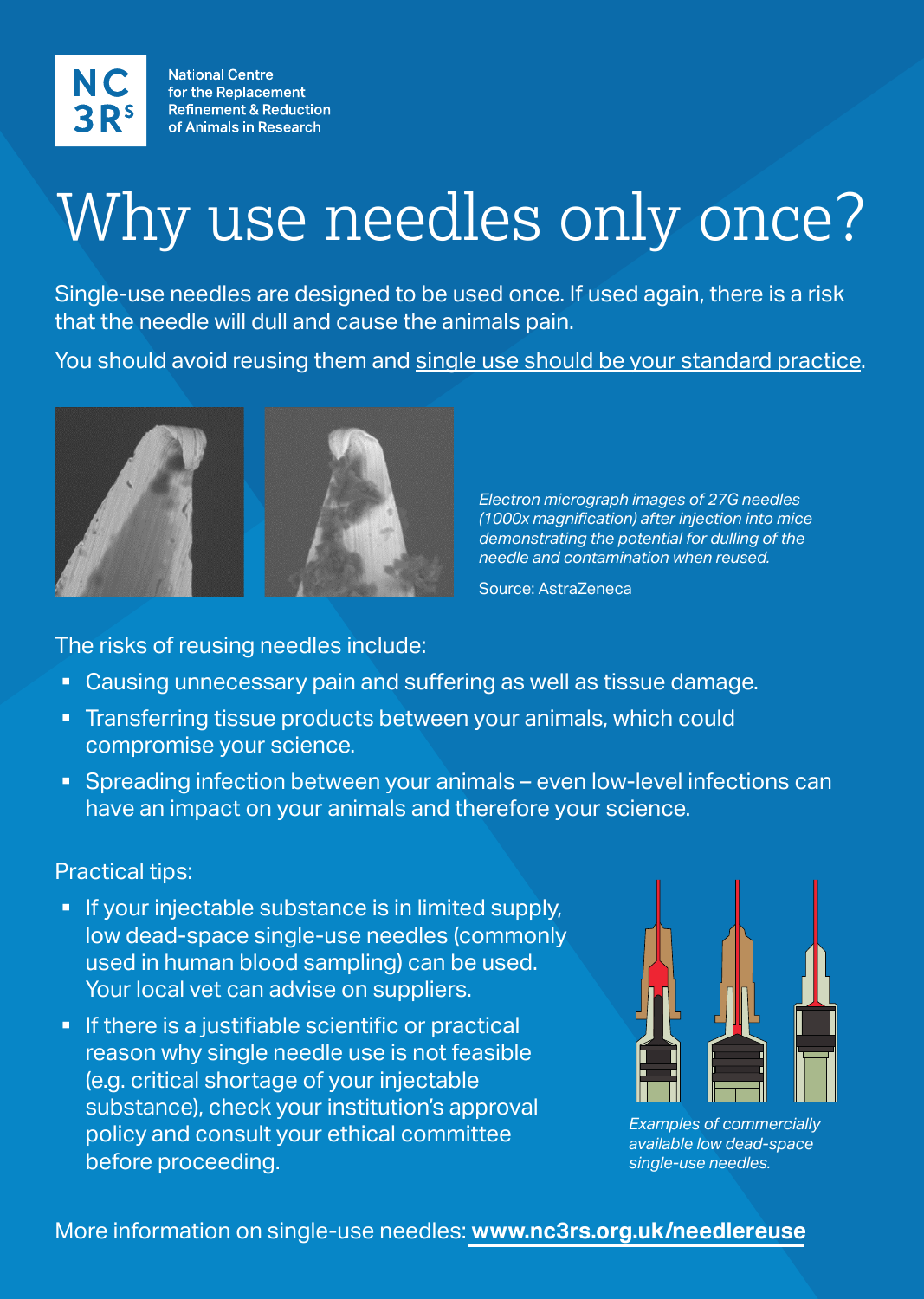## Highlights from our news and blog

The NC3Rs blog is a platform to talk about the research we champion and the issues we care about. Recently we hosted a symposium for animal technicians in collaboration with the Institute of Animal Technology.

This year's Animal Technicians' Symposium was held in October and welcomed over 150 technicians from over 40 research organisations in the UK and abroad. The event featured talks on the latest refinement opportunities in animal research.

Speakers included Ms Marie Eriksson from Research Institutes of Sweden (RISE), Ms Megan LaFollette of Purdue University, USA and Dr Lynne Sneddon of the University of Liverpool, who all shared their expertise in improving animal welfare in the laboratory. During these three highly visual and engaging presentations, we heard about training techniques that can reduce stress in laboratory rodents, the welfare benefits of rat tickling and how zebrafish welfare can be improved through enrichment, behavioural assessment and analgesia.

The Symposium also focused on the fundamental role animal care staff can play in the refinement of animal procedures and use, as well as highlighting their commitment to putting the 3Rs into everyday practice. 16 technicians from 13 institutions were given the opportunity to showcase their innovative 3Rs ideas during a flash poster session. The quality of the research presented this year was impressive, encompassing a broad range of laboratory animal species from mice and rats to frogs and axolotls. Speakers presented a number of new approaches that have improved animal welfare and reduced animal use in their facilities.

A £100 voucher prize was awarded to the best poster presented, based on the 3Rs impact, quality of the work and overall presentation. The winner of this year's prize was Nicola Cook from Fera Science, for her work on introducing refinements to improve the care and welfare of their CAX mouse colony, inspired by the NC3Rs Mouse Aggression Study. The poster judges

were impressed by the comprehensive approach Nicola had taken to reduce aggression and the success she had achieved, as well as the overall clarity of the poster.

Due to the high quality of the posters presented this year, we also had two runner-up awards. These were awarded to Tom Leivers from the University of Nottingham for his work on implementing non-aversive mouse handling methods, and Joe Warmsley and colleagues from University College London for their work on improving zebrafish husbandry.

Thanks to everyone who attended this event, and to the Institute of Animal Technology for co-organising.

**Read the full event summary at www.nc3rs.org.uk/ATSblog.**



**Left to right: the poster prize winners from this year's NC3Rs/IAT Symposium – first prize winner Nicola Cook (Fera Science) and runners-up Tom Leivers (University of Nottingham) and Joe Warmsley (University College London).**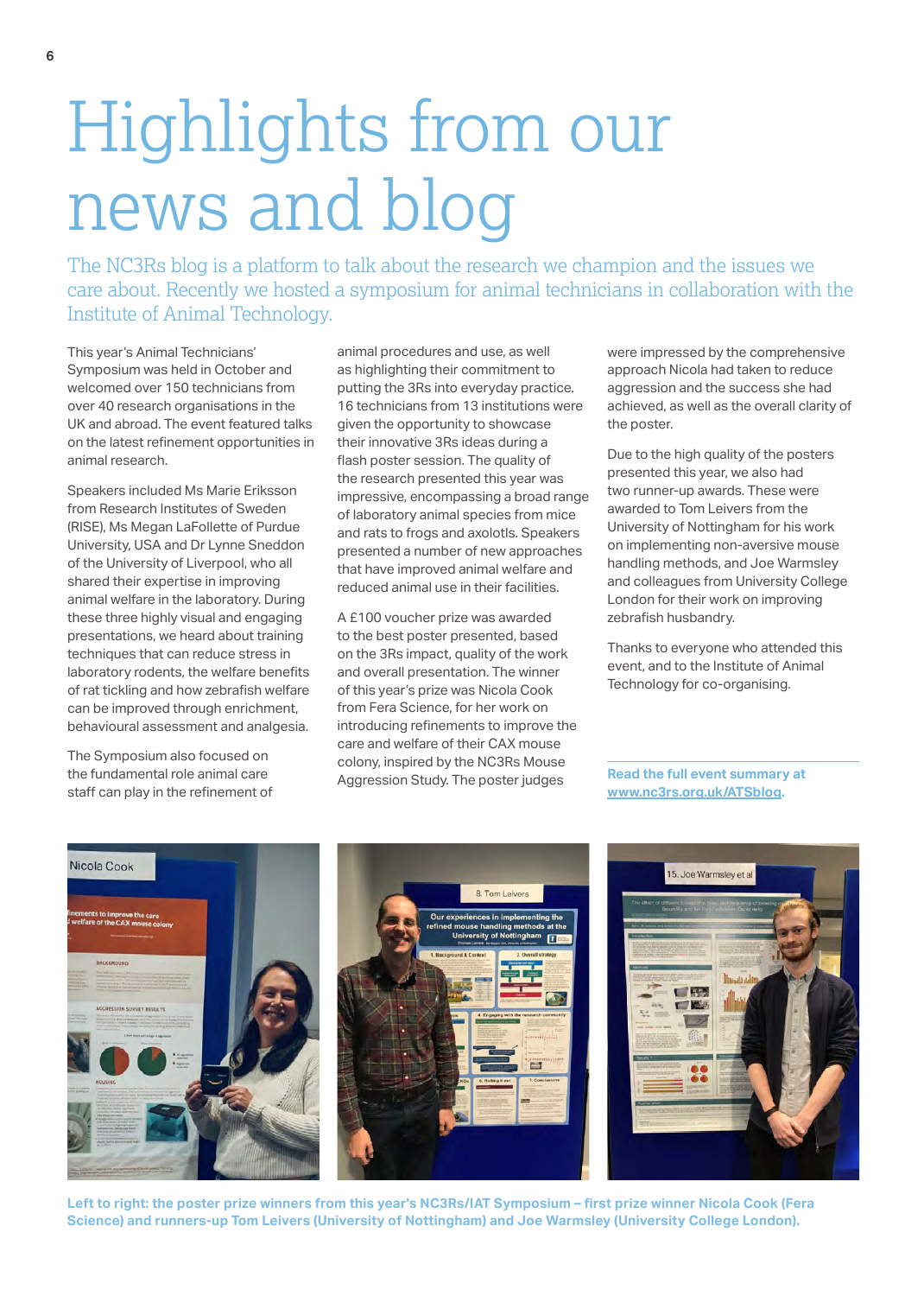## Spotlight on rat husbandry

We have updated our webpages on husbandry and housing for rats. Visit **[www.nc3rs.org.uk/rats](http://www.nc3rs.org.uk/rats)** for information on rat behaviour, enclosures and environmental enrichment ideas.

The photos on this page have kindly been provided by the University of Leicester's Preclinical Research Facility. If you have any photos you would like to share with us, please email **enquiries@nc3rs.org.uk**.





**Clockwise from top: rats calmly resting on the hands of animal care staff, Aimee (left) and Alicia (right), without the need to be restrained; a large playpen allowing rats to climb and explore; coloured balls used for enrichment.**

## Listen to the *3 Minute 3Rs* podcast

The *3 Minute 3Rs* podcast has a new look to celebrate its second birthday!

*3 Minute 3Rs* summarises the latest research and news in 3Rs science and technology every month. Working with *LabAnimal* and the North American 3Rs Collaborative, we cover three papers in around a minute each, helping you stay up-to-date with the latest innovations in all three 'Rs'.

December's episode will highlight the report from our mouse aggression study, including its recommendations for minimising aggression.

**Visit [www.nc3rs.org.uk/podcast](http://www.nc3rs.org.uk/podcast) to listen or subscribe to** *3 Minute 3Rs***, as well as listen to all our past episodes. You can also search** *LabAnimal* **in your favourite podcast app.**